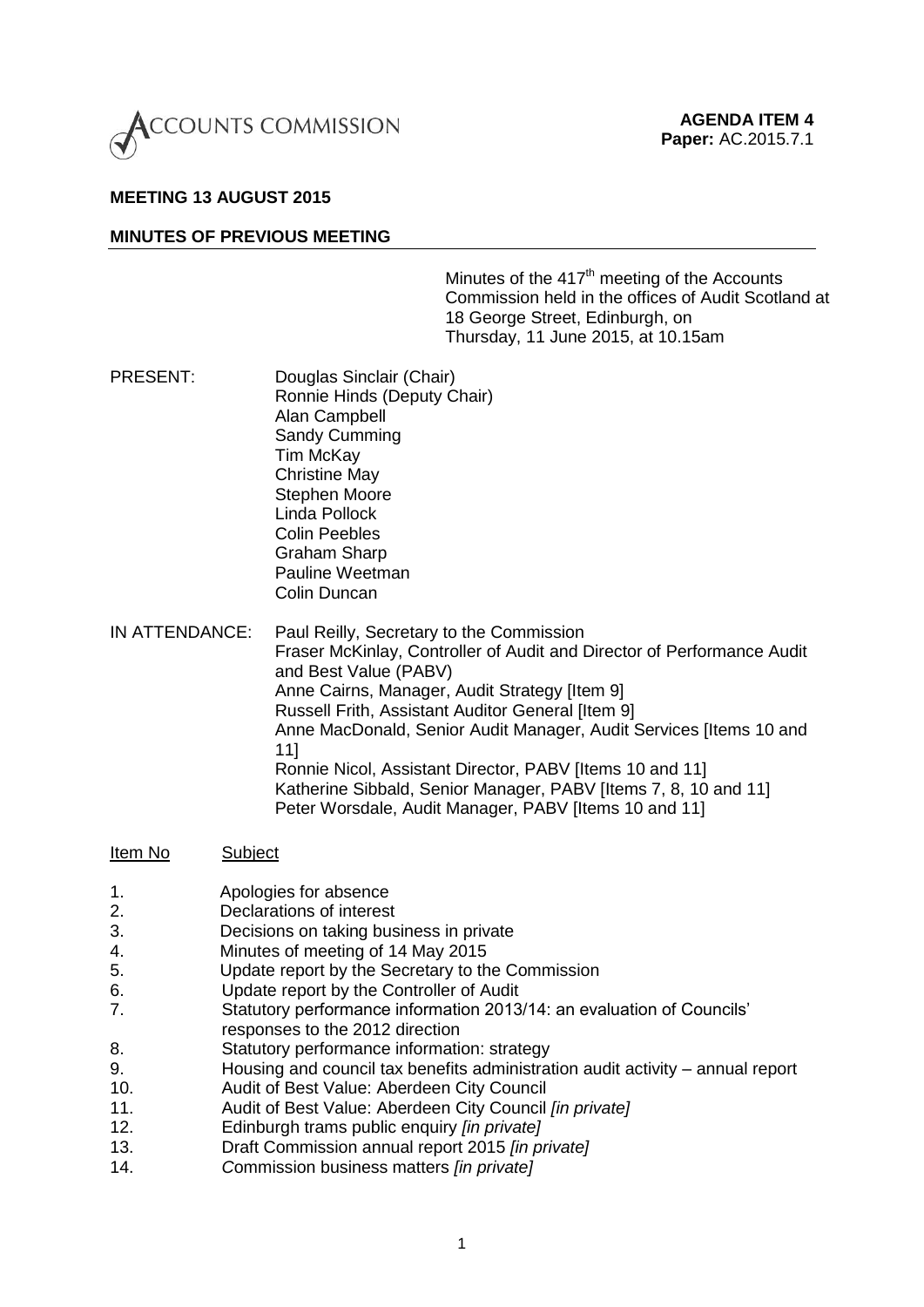## 1. Apologies for absence

It was noted that there were no apologies for absence.

# 2. Declarations of interest

The following declarations of interest were made:

- Alan Campbell, in item 10, as a former Chief Executive of Aberdeenshire Council and as a resident of Aberdeen.
- Ronnie Hinds, in item 12, as a former Head of Financial Services at City of Edinburgh Council and as a member of the board of Transport Initiatives Edinburgh Ltd. He played no part in the consideration of the said item.
- Tim McKay, in item 12, as a former elected member of City of Edinburgh Council.
- Christine May, in item 6, as Vice-Chair of Fife Cultural Trust.
- Linda Pollock, in item 5, as a member of the board of the Care Inspectorate.

# 3. Decisions on taking business in private

It was agreed that items 11 to 14 should be taken in private for the following reasons:

- Item 11 requires the Commission to consider actions in relation to a report by the Controller of Audit. The Commission is then obliged by statute to inform the council in question of its decision. The Commission does this before making this decision public.
- Item 12 proposes a draft response by the Commission to the Edinburgh trams public inquiry, which the Commission is to consider before making the response public.
- Item 13 proposes a draft annual report for the Commission, which the Commission is to consider before publishing the report.
- Item 14 may be required if there are any confidential matters that require to be discussed outwith the public domain. The Chair will inform the meeting in public at the start of the meeting if this item is required, and what it covers.

## 4. Minutes of meeting of 14 May 2015

The minutes of the meeting of 14 May 2015 were submitted and approved.

Arising therefrom, in relation to paragraph 9 (Council funding gaps), the Commission noted, advice from the Director of Performance Audit and Best Value that:

- The Director of Audit Services had met with CIPFA Directors of Finance section and discussed the paper, which was well received by the group.
- He would report further to the Financial Audit and Assurance Committee on issues around 'going concern'.

## 5. Update report by the Secretary to the Accounts Commission

The Commission considered a report by the Secretary to the Commission providing an update on significant recent activity relating to local government and issues of relevance or interest across the wider public sector.

During discussion, the Commission noted advice from the Secretary: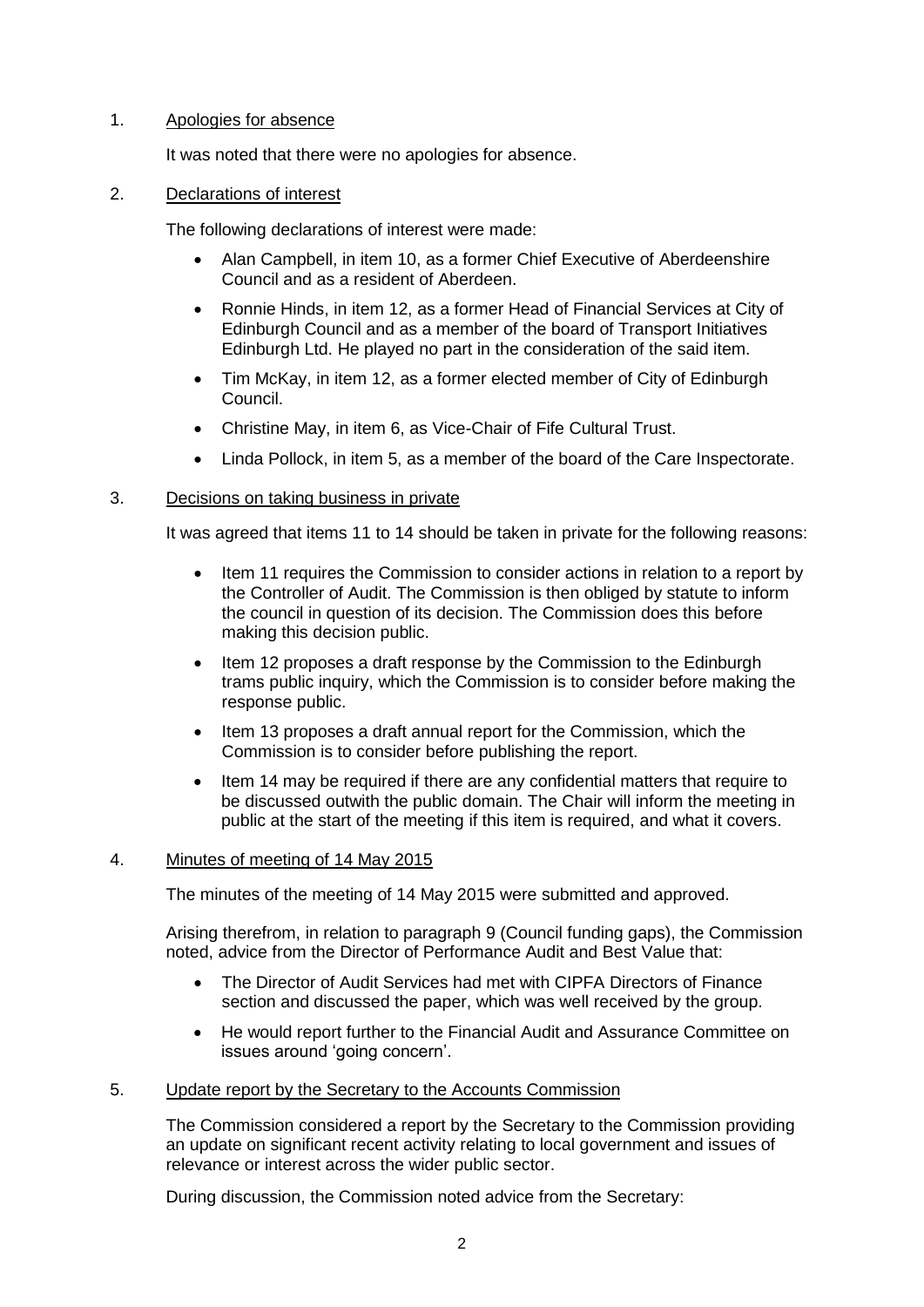- That the Local Government and Regeneration Committee agreed on 3 June its work programme for the next Parliamentary session. The Secretary advised the Commission of the content of the programme, and that he would advise the Committee of areas of interest to the Commission.
- In relation to paragraph 29, on the content of stage 3 amendments to the Community Empowerment Bill, which were currently being lodged, with a view to stage 3 being completed and the final Bill debated by Parliament on 17 June.
- In relation to paragraph 40, that a new administration was now in place in Aberdeenshire Council.

Thereafter, the Commission agreed to note the report.

### 6. Update report by the Controller of Audit

The Controller of Audit provided a verbal update on his recent activity including meetings and discussions with stakeholders.

### 7. Statutory performance information 2013/14: an evaluation of Councils' responses to the 2012 direction

The Commission considered a report by the Director of Performance Audit and Best Value providing a summary of how well councils had met the requirements of its Statutory Performance Information Direction 2012 in relation to the reporting of performance information, with regard to statutory performance indicators (SPI) 1 and 2 (by reporting a range of corporate management and service performance information, being sufficient to demonstrate Best Value) and SPI 3 (by reporting service performance in accordance with the requirements of the Local Government Benchmarking Framework).

During discussion, the Commission agreed:

- In relation to paragraph 17, to note advice from the Director that variations between councils would be an issue that would feed into the local government overview report.
- Further in this regard, that this issue feature in the Commission's correspondence with councils on this report.
- To also feature in the Commission's correspondence with councils on this report the Commission's view that councils should review and learn from good practice in relation to public performance reporting.
- To note that councils' response to SPI 1 and SPI 2 has continued to improve overall, in terms of their handling of public performance reporting.
- To note that all councils are complying with SPI 3, on the Local Government Benchmarking Framework, which was introduced with the Direction 2012 for performance in 2013/14.
- To note that councils' progress with responding to the areas for improvement identified in this assessment will be monitored through annual audit and Best Value processes.
- To write to all councils to:
	- $\circ$  report the progress that has been made in this area across the local government sector during 2014/15 offering further encouragement for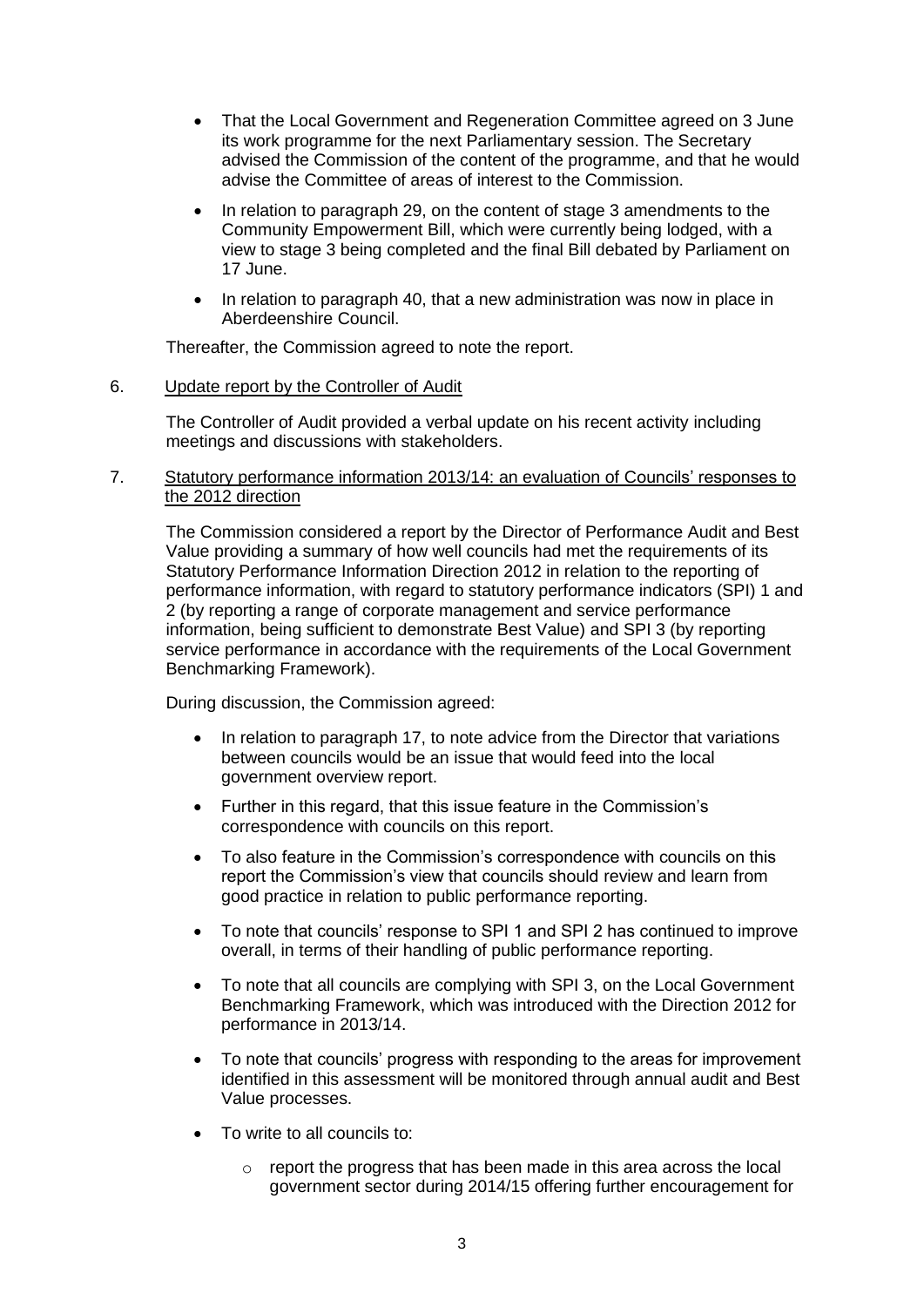councils to make further progress with improving public performance reporting.

o advise of its ongoing consideration of its long-term strategic direction in relation to SPIs.

> *Actions: Secretary to the Commission & Director of Performance Audit and Best Value*

#### 8. Statutory performance information - strategy

The Commission considered a report by the Director of Performance Audit and Best Value inviting the Commission to consider its overall strategy for statutory performance information in the context of the evolving maturity of the Local Government Benchmarking Framework (LGBF) and the Commission's future approach to auditing Best Value.

During discussion, the Commission agreed:

- To endorse a strategy incorporating the following principles:
	- o A longer-term (four or five-year) statutory performance information Direction.
	- o A recognition of the increasing maturity of, and the Commission's support for the further development of, the LGBF.
	- o Addressing how additional information that the Commission requires councils to publish, beyond that specified by the LGBF, links with the Commission's Best Value interests.
	- o Incorporating the assessment of councils' approaches to public performance reporting as an integral element of the new approach to auditing Best Value, rather than undertaking separate assessments of this aspect of councils' performance.
- To seek the views of COSLA, SOLACE, the Improvement Service and the LGBF Board about:
	- o this strategy.
	- o how they could fulfil the Commission's desire for information beyond the LGBF, as described above.
- To seek clarity through further legal advice that it is within the Commission's powers to place reliance in the LGBF.
- To note that a further report will be brought to a future meeting of the Commission with a draft SPI Direction.
- To note that a further report will consider the implications of the Commission's statutory responsibilities in relation to performance information for the Commission's interests in integration joint boards.

*Actions: Secretary to the Commission and Director of Performance Audit and Best Value*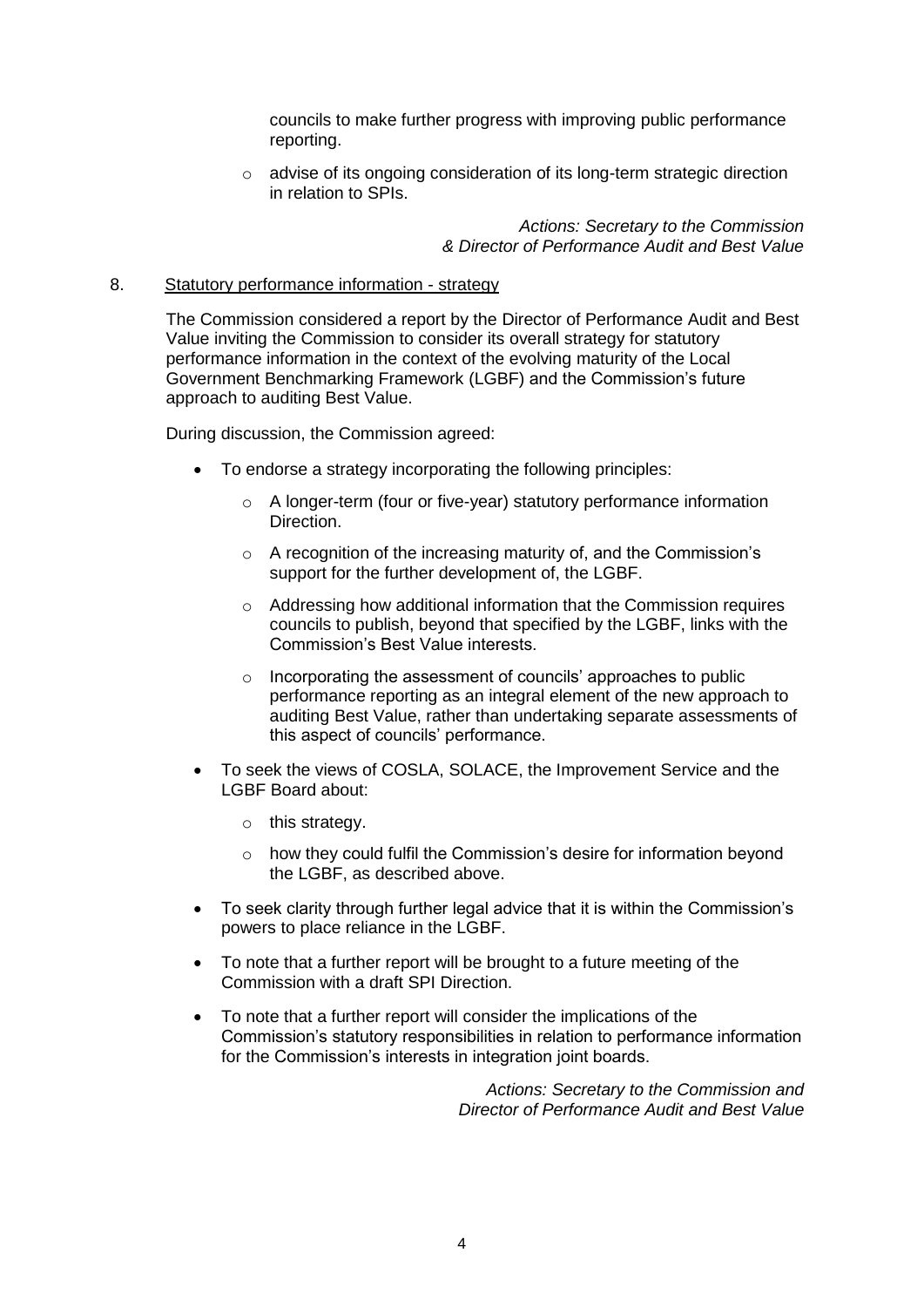### 9. Housing and council tax benefits administration audit activity – annual report

The Commission considered a report by the Assistant Auditor General advising of the outcome of Audit Scotland's benefits performance audit work during 2014/15.The report also provided an update on welfare reform.

During discussion, the Commission agreed:

- The report of the outcomes of the 2014/15 benefit performance audit work, subject to minor revisions raised during discussion.
- To send the report to all council chief executives and chairs of audit committees.
- That consideration be given to incorporating the following into the scope of future benefits performance audit work:
	- o Annual cost of the service, including unit cost information.
	- o Any implications of increased numbers of working recipients of benefits.
- That the scope of a review of good practice in benefits services be given further consideration by the Performance Audit Committee.

*Actions: Assistant Auditor General*

#### 10. Audit of Best Value: Aberdeen City Council

The Commission considered a report by the Secretary to the Commission seeking its consideration of the Controller of Audit's report of the Best Value audit of Aberdeen City Council and seeking direction on how to proceed.

Following questions to the Controller of Audit, the Commission agreed to consider in private how to proceed.

#### 11. Audit of Best Value: Aberdeen City Council *[in private]*

The Commission discussed how to proceed in relation to the statutory report by the Controller of Audit on the audit of Best Value in Aberdeen City Council.

Following discussion, the Commission agreed to make findings:

- To make findings, to be published on 2 July 2015.
- As part of those findings, to require the Controller of Audit to note the Commission's continuing interest in the Council and to monitor and report back if there is evidence that improvements are not being delivered or embedded.

*Actions: Secretary*

#### 12. Edinburgh trams public enquiry *[in private]*

The Commission considered a report by the Director of Performance Audit and Best Value proposing a submission, made jointly with the Auditor General, to the Edinburgh Tram Public Inquiry.

Following discussion, the Commission agreed:

• The terms of the response, subject to points raised in discussion.